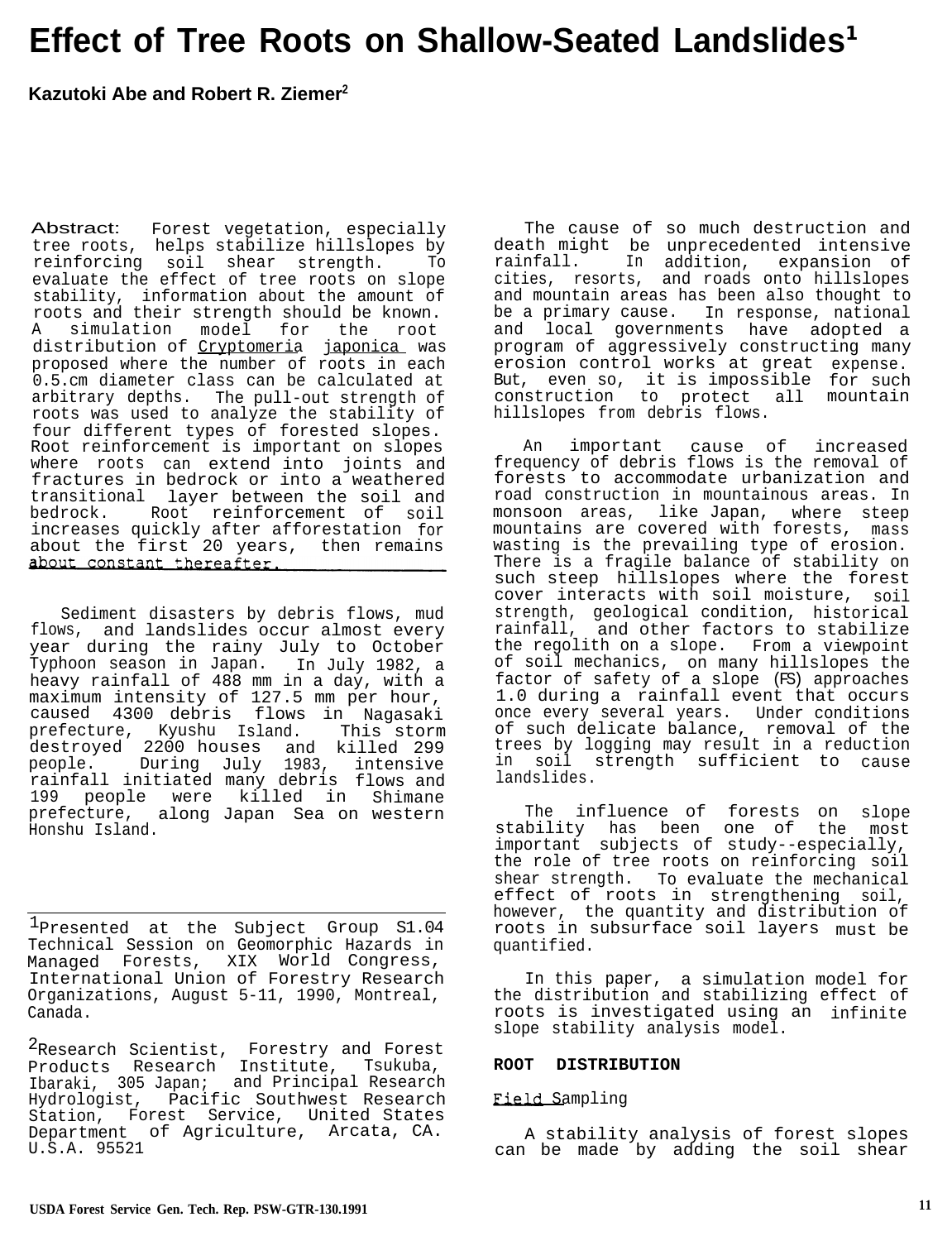strength and a reinforcing component provided by the strength of roots (Endo and Tsuruta 1969; Gray and Ohashi 1983). This reinforcing strength is generally shown by equation [l] (Waldron 1977; Wu 1976).

$$
Cr = \sum tr_i \ (sin \ \theta + cos \ \theta \star tan \ \alpha), [1]
$$

- where Cr : Reinforcing strength provided by roots
	- tr<sub>i</sub>: Root tensile stress generated in root i at the landslide shear plane
	- $\theta$  : Slope gradient
	- $\alpha$  : Angle of internal friction of the soil.

The tensile stress for various species has been reported to be a function of root diameter (Ziemer and Swanston 1977; Burroughs and Thomas 1977; O'Loughlin and Ziemer 1982; Abe and Iwamoto 1986). Thus, to model the influence of trees on slope stability, the number and diameter of roots at specific depths must be obtained.

To develop the root model and to understand the influence of different<br>environmental conditions on root conditions on root distribution, roots of about 16 trees of Cryptomeria japonica, the most popular species planted in Japan, were sampled in five different fields. The sampling was done as follows:

- 1. The study tree was cut down and its entire root system was carefully excavated.
- 2. All roots were cut along planes at 10 cm depth intervals below the ground and parallel to the surface (fig. 1).



Fig. 1. Method of sampling for root distribution. All roots were cut along planes at 10-cm intervals below the ground surface and diameters of both ends and the lengths of cut roots were measured in each 10-cm thick layer. Z<sub>max</sub> is a maximum root penetrating depth, )r point where diameter is measured.

- 3. The diameter at both ends and the length of cut roots larger than 0.5 mm in diameter were measured in each 10 cm-thick layer.
- 4. The number, volume, and total length of roots were then calculated for each layer.

# Characteristics of the Root Distribution

*Root volume in 10-cm-thick layers (V(z))*

About 85 to 90 percent of the total root volume of a tree was found in the upper half of the rooting depth. Root volume decreases exponentially with depth.

To investigate the pattern of root distribution by depth,  $V(z)$ , the accumulated root volume ratio, F(z), was calculated (eq. [2]).

$$
F(z) = \sum_{z=0}^{z} V(z) / Vr \star 100
$$
 [2]

$$
v_r = \sum_{z=0}^{z_{max}} v(z)
$$

where, Vr: entire root volume of one tree  $\sum V(z)$ : accumulated root volume from the ground surface to the depth "z"  $Z_{max}$ : maximum depth of root growth.

The relationship between F(z) and depth "z" could be approximated by the probability function of the Weibull-distribution (fig. 2). The solid line in figure 2 is the Weibull probability function,  $f(z)$ , calculated from equation [3] (Makabe 1966).

$$
f(z) = m^*(z-1) m^{-1} / \alpha * EXP [-(z-\gamma) m/\alpha] [3]
$$

There are three parameters that must be estimated:  $\alpha$ ,  $\gamma$ , and m. " $\gamma$ " is a location parameter that determines a beginning point of the curve. In the root distribution case, " $\gamma$ " is 0, because the ground surface (z=0) is the initial point. "m" is a shape parameter. It can be read off the Weibullgraph as a gradient of the line, and also calculated by equation [4] with " $z_{max}$ " and "X0" .

 $m = 2.0/(log Z_{max} - log X0)$  [4]

 $X0$  is an intersecting point of  $Fn(z)=0$  and the solid line (fig. 2).

From our data, it appeared that if  $z_{max}$  is deeper, the gradient of "m" may be steeper (fig. 2). A regression between  $Z_{max}$  and X0 resulted in equation [5].

$$
x0 = 0.3522 \times Z_{\text{max}} - 10.799
$$
 [5]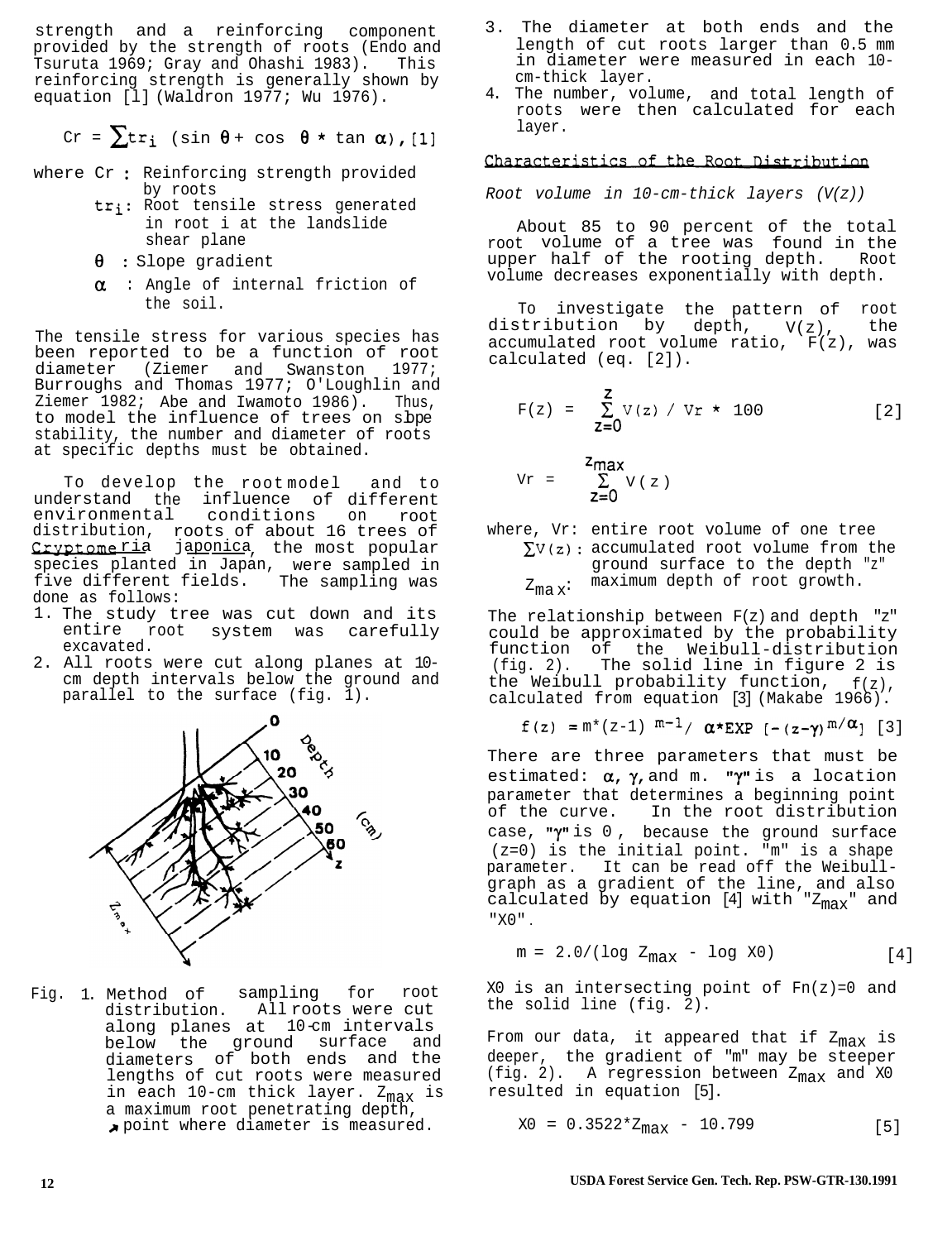Substituting equation [5] into equation [4], "m" can be estimated by equation [6].

$$
m = 2.0 / \{ \log Z_{\text{max}} - \log(0.3522 \times Z_{\text{max}} - 10.799) \}
$$
 [6]

"a" is a scale parameter and can be defined as a dependent variable of  $Z_{max}$  by equation [7].

$$
\alpha = x0^{\rm m} = (0.3522 \times z_{\rm max} - 10.799)^{\rm m} \qquad [7]
$$

Accordingly, the root volume in each 10-cm-thick layer V(z) is obtained by equation [8].

$$
V(z) = \{ \int \begin{array}{c} z+10 \\ f(z) \end{array} dz \} \star \tVr
$$
 [8]

*Root Number*

In general, the most roots are found 20 to 50 cm deep. The number of roots then gradually decreases with depth. Sixty to 85 percent of the routs are smaller than



Fig. 2. Relationship between depth (z) and accumulated root volume ratio<br>( $F(z)$ ) in the Weibull graph.  $(F(z))$  in the Weibull Weibull coefficient "m" is the gradient of a regression line, obtained by "b/a","a", and "b". <sup>m</sup> *:Tree* 1 in Minakami, 0 :Tree 3 in Minakami, 0 :Tree 5 in Komatubara,  $\bullet$  :Tree 9 in Misugi,  $\blacktriangle$ : Tree 10 in Ksukuba.

Table l--Root number ratios (Y(i)) in four field sites

| Site        | Top zone                 | Middle zone                                       | Bottom zone |
|-------------|--------------------------|---------------------------------------------------|-------------|
| Minakami    | $7.91 i^{-1.47}$         | 4.91 $i^{-2.11}$ 5.95 $i^{-1.91}$                 |             |
| Komatsubara | $6.01 \text{ i}^{-1.76}$ | $2.97 \text{ i}^{-2.34}$ 0.62 i <sup>-3.66</sup>  |             |
| Misuqi      | 3.29 $i^{-2.03}$         | $1.98$ i <sup>-2.65</sup> 1.13 i <sup>-3.20</sup> |             |
| Tsukuba     | $6.43 \text{ i}^{-1.53}$ | 4.73 $i^{-1.86}$ 6.04 $i^{-1.81}$                 |             |

#### 0.5 cm in diameter.

To compare root distribution between each field site, the total rooting depth was divided into three zones: top, middle, and bottom. In the top zone, there are many lateral roots that vary widely in diameter. In the bottom zone, most roots grow vertically and there are few roots greater than 1.0 cm in diameter. In the middle zone, many roots develop vertically and diagonally, but there are few lateral roots. Even though the depth zones do not coincide with soil horizons and the thickness of the zones varies between sites, each respective depth zone has similar root distributions. Root distribution was estimated as the root number ratio, obtained by regression between the proportion of the number of roots in each 0.5-cm diameter class, Y(i), and the diameter class, i (table 1).

*Mean volume of a root in each diameter class (Vm(i))*

There was no difference in the mean volume of a root in each diameter class, Vm(i), among the three depth zones. Consequently, regressions were calculated for each field site (table 2).

*Maximum root depth (Zmax)*

It is important to note the depth of root penetration when estimating the effect of roots in stabilizing slopes. The more roots that penetrate a potential shear plane, the greater is the chance that vegetation will increase slope stability. Some of the factors restricting  $Z_{max}$  are existence of bedrock, soil porosity, soil moisture, soil structure, soil consistency, and soil fertility. Morimoto (1982) and Ikemoto and Takeshita (1987) reported that  $Z_{\text{max}}$  could be estimated as the depth where<br>the soil hardness, using a cone the soil hardness, using a cone penetrometer, is 27 mm, or the N value (number of falls per 10-cm penetration) in the sounding test is 5. However, much more data on this subject is needed.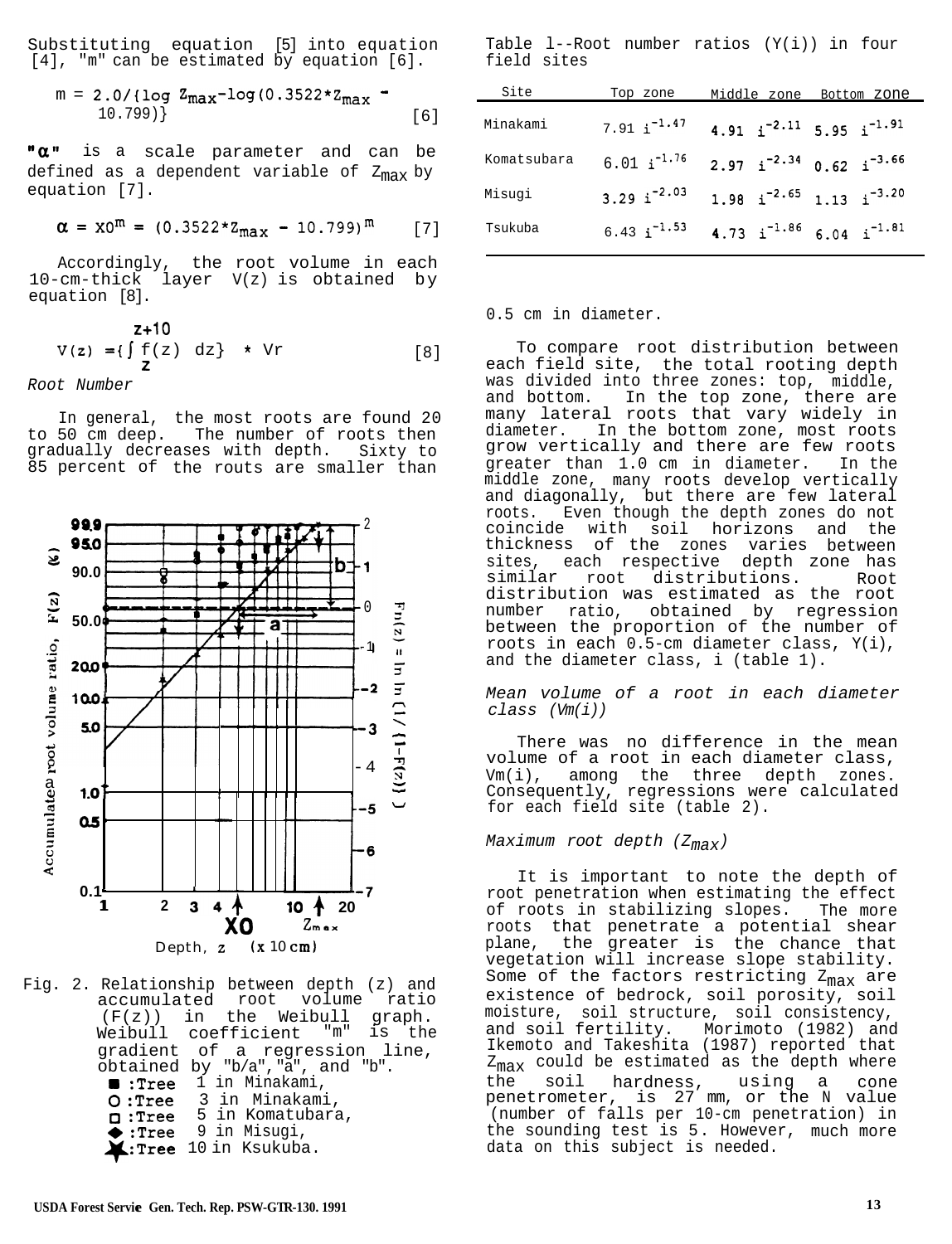Table 2- Mean root volume,  $Vm(i)$ , of the four field sites

| Site        | Mean root<br>volume<br>Vm(i) | Coefficient of Sample<br>determination number |    |
|-------------|------------------------------|-----------------------------------------------|----|
| Minakami    | 7.62 $i^{2.12}$              | 0.96                                          | 51 |
| Komatsubara | 7.04 $i^{2.32}$              | 0.94                                          | 24 |
| Misugi      | $6.07 \text{ i}^{2.29}$      | 0.96                                          | 59 |
| Tsukuba     | 7.81 $i^{2.14}$              | 0.97                                          | 53 |

## MODEL

Figure 3 is a flow chart of the root distribution simulation model. The input factors are field measurements of height (H), diameter (DBH), and  $\rm z_{max}$  of the object<br>tree. The model output is the number of The model output is the number of roots in each 10-cm layer and each root<br>diameter class. Yt(i), Ym(i), Yb(i), and  $Yt(i)$ ,  $Ym(i)$ ,  $Yb(i)$ , and Vm(i) are used in the model as variables, so they must be measured for each region having different environmental conditions.

The model was composed as follows:

- (1) Input DBH, H, and  $Z_{\text{max}}$ .
- (2) Calculate whole root weight, Wr, in g. Wr can be calculated by an allometric formula, equation [9] (Karizumi 1977).

 $log Wr = 0.8216*log(DBH<sup>2</sup>*H)-0.3085$  [9]

(number of trees =  $79$ ; corr. coef. =  $0.99$ ).

(3) Calculate whole root volume, Vr, in  $cm<sup>3</sup>$ .

$$
Vr = Wr/Gs
$$
 [10]

- (4) Calculate root volume in each 10-cm layer,  $V(z)$ .
	- V(z) can be calculated by equation [8], where f(z) is obtained from equation [3] by substituting  $Z_{\text{max}}$  into equations

APPLIED PRINCIPLES



Fig. 3. Flow chart of the root distribution simulation model.

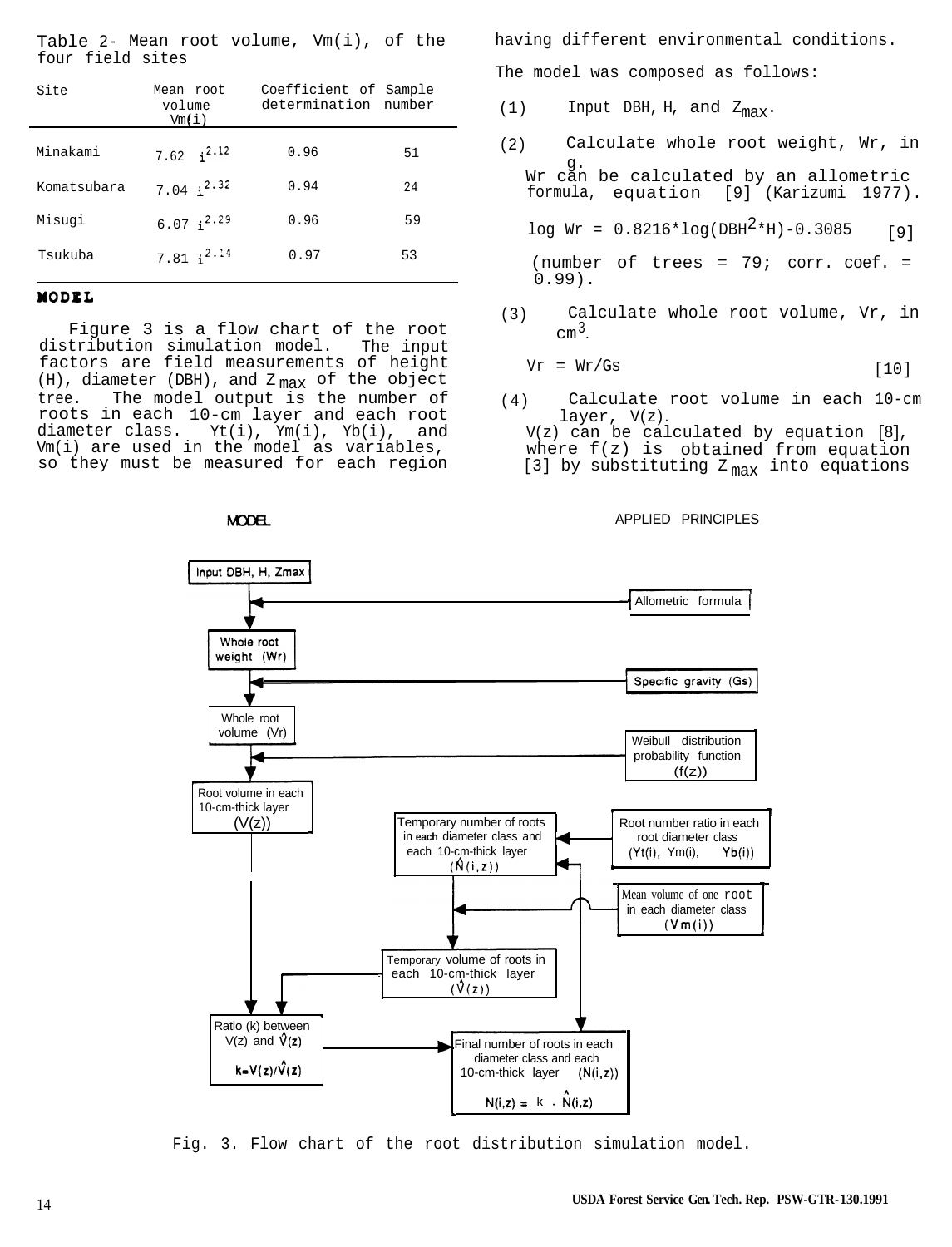[6] and [7].

(5) Set up the temporary root number in each diameter class and each 10-cmthick soil layer,  $\hat{\mathfrak{h}}(i,z)$  .

The maximum root diameter  $(i_{max})$  should be determined, and  $\mathbf{\hat{N}}$ (i,z) in each diameter class (0.5-cm intervals in this paper) up to i<sub>max</sub> in each zone is<br>set up in proportion to the root number ratios Yt(i), Ym(i), and Yb(i). All 10-cm layers that belong to one zone have the same initial value of  $\hat{\mathfrak{h}}(i,z)$ .

(6) Calculate temporary root volume in 10-cm layer,  $V(z)$ .

 $\hat{V}(z) = S \{\hat{N}(i, z) \star Vm(i)\}\$  [11]

(7) Calculate the ratio between V(z) and  $V(z)$ , k.

$$
k = V(z) / \hat{V}(z)
$$
 [12]

(8) Determine the number of roots in each root diameter class and each 10-cm layer, N(i,z).

$$
N(i, z) = k \star \hat{N}(i, z)
$$
 [13]

Even fine roots have a strong influence in preventing landslides (Burroughs and Thomas 1977; Abe and Iwamoto 1986). Thus, the model must be able to estimate the number of such fine roots. Also, the landslide shear plane has a tendency to occur near the limit of rooting depth where there are few roots on the shear plane (Abe and others 1985). This model can estimate the number of roots in each diameter class in the deeper layers. Furthermore, it is important that root distribution under different conditions can be expressed by one model.

## ROOT STRENGTH

The contribution of roots to increasing soil shear strength has been mainly estimated by four kinds of experiments: tensile test, pull-out test, in-situ shear test, and laboratory shear test.

Many tensile strength tests of roots have been performed. A segment of a root specimen is usually loaded in tension and the maximum value at failure is measured (O'Loughlin 1974; Burroughs and Thomas 1977; Ziemer and Swanston 1977; Nakane and others 1983; Abe and others 1986). From these tests, the tensile strength of live roots and its decline after the roots die have been measured for many of the important tree species.

resistance when a root is pulled out of the soil (fig. 4). Tsukamoto (1987) and Abe and Iwamoto (1986) reported pull-out strength could be predicted by root diameter and was independent of slope conditions and root type, such as lateral, tap, or sinker root. Pull-out strength was composed of tangential friction between soil and roots, and was influenced by root bending, branching, root hairs, and the tensile strength at breakages.

Data from in-situ shear tests (Endo and Tsuruta 1969; Ziemer 1981; O'Loughlin and others 1982; Abe and Iwamoto 1987) are important for evaluating the appropriateness of theoretical concepts. But, it is difficult to perform such tests on steep rocky hillslopes.

Laboratory shear tests have been performed to reveal the mechanism of the .<br>root reinforcing effect (Waldron 1977; Wu 1976; Waldron and Dakessian 1981; Gray and Ohashi 1983; Shewbridge 1985). We conducted direct shear tests using sand that contained roots and modified the reinforcement model proposed by Waldron (1977) and Wu (1976).

$$
\Delta S = \left[ \left\{ (1+B^2b^2e^{-2bx})^{1/2} - 1 \right\} \right. \times E \times a_T \right] \text{ (cos } \theta
$$
  
tan  $\phi$  + sin 8) + E \times I \times b^3 \times B \qquad [14]

where, E: Young modulus

- a<sub>r</sub>: cross sectional area of the roots
- B: one half of a shear displacement<br>I: modulus of section
- modulus of section
- $\theta$  : root angle at the origin
- $\phi$ : internal friction angle of sand.

From observations of shallow landslide sites, there were only a few fine roots on the bottom shear planes (Abe and others 1985). And, for fallen trees, most of the roots were broken near their tips where the



The pull-out test measures the maximum Fig. 4. Diagram of the root pull-out test.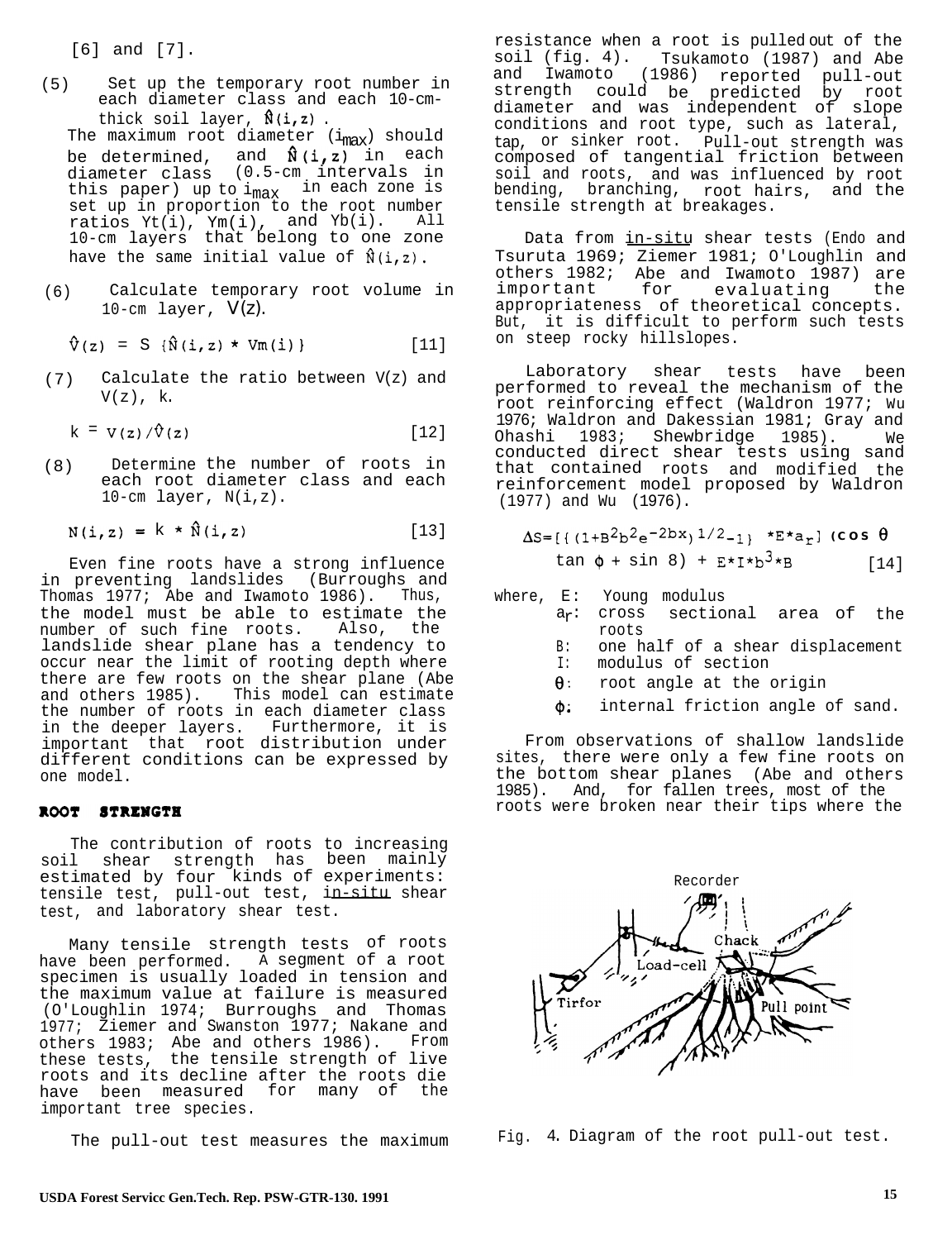diameter was less than 1 to 2 cm. This suggests that most roots were pulled out. Burroughs and Thomas (1977) reported that the width of the shear zone ranged from 7 to 25 cm and the majority of tree roots had failed in tension. Studies of slope failure in soil over glacial till in Alaska indicated that the expected width of the soil shear zone ranged from 7.5 to 30 cm, and that the expected mode of root failure is in tension (Wu, 1976). We assume that the roots crossing a shear zone generate tensile strength, are elongated in tension, and break at the tips, not in the shear zone. Thus, the mode of root failure is similar to that during a pull-out test. Abe and Iwamoto (1986) conducted tests on Cryptomeria japonica and measured both the pull-out resistance and the tensile strength at the point of breakage (fig. 4). The results were quite different. The pull-out resistance includes the tensile strength at breakage, plus the tangential friction between roots and soil and the mechanical strength caused by pulling bent parts of the root through the soil. Consequently, it is not appropriate to use the maximum tensile strength to represent root reinforcing strength. Although the relationship between pull-out resistance and the theoretical reinforced soil strength is not fully understood, we postulate that both are about equal.

Stability of a forested slope was simulated using the pull-out resistance (PO) , obtained by a regression analysis (eq. [15]) of the root diameter (D) at pull points (fig. 4).

 $PO = 126.39D^{1.03}$ , (kgf) [15]

## SLOPE STABILITY ANALYSIS

## Slope classification

Geology, soil mechanics, and soil moisture affect slope stability and also affect the distribution of tree roots, especially tap roots. Tsukamoto (1987) classified slopes into four types.

A type--Regolith is thin and underlain by bedrock with few cracks and joints. The roots cannot penetrate the bedrock and are densely distributed in the regolith. Tap roots are not important. Soil water cannot permeate the bedrock, and pore water pressure is easily generated on the bedrock surface. Thus, this type of slope is rather unstable and mostly found on dipping slopes in tertiary parent materials.

B type --Regolith is thin and underlain by bedrock having many joints and cracks. Roots are able to penetrate into bedrock and contribute to stability. Pore water

pressure is seldom generated because of high permeability. Accordingly, this type of slope is quite stable and is found in areas with mesozoic and paleozoic parent material.

C type --Regolith is thin and there is a transitional (weathered) layer between the regolith and bedrock. Root growth may be affected by soil density and hardness of this transitional layer. Soil moisture does not easily permeate the transitional layer, because of its high density, and pore water pressure is easily generated. Roots are most effective on this type of slope. As root strength declines after logging, many debris flows would be expected. This type is frequently found in granite mountains.

D type --Regolith is thick and roots can grow without restriction by soil layers. This type of slope is usually found at the base of hillslopes and have a gentle angle. Debris flows never occur on this type of slope.

## Stability analysis

The stability of these four types of slope was investigated by assuming reasonable values of important soil and slope characteristics (table 3).

The A-type slope has 80 cm of regolith thickness underlain by bedrock without cracks and the roots can not penetrate more than 80 cm deep. The B-type slope also has 80 cm of regolith, but bedrock is fractured and roots can invade the cracks up to and roots can invade the cracks up to<br>100 cm deep. The C-type slope also has 80 cm of regolith, plus a 40-cm-thick transitional layer underlain by bedrock. The D-type slope has 150 cm of regolith and a 40-cm-thick transitional layer underlain by bedrock. The stability calculations assumed that the ground water reached the ground surface. Forests of Cryptomeria japonica aged 10, 20, 30, and 40 years were assumed to be growing on each slope. The

Table 3--Characteristics of the four slopes

|                                                                                                                                                                                                                                                                                                                                                                        |                                                                 |                                                                  | -Slope type <sup>.</sup>                                             |                                                                    |
|------------------------------------------------------------------------------------------------------------------------------------------------------------------------------------------------------------------------------------------------------------------------------------------------------------------------------------------------------------------------|-----------------------------------------------------------------|------------------------------------------------------------------|----------------------------------------------------------------------|--------------------------------------------------------------------|
|                                                                                                                                                                                                                                                                                                                                                                        | А                                                               | в                                                                |                                                                      | Ð                                                                  |
| Slope angle $(°)$<br>Thickness of regolith (cm)<br>Transitional zone (cm)<br>Cohesion of $\text{soil}(\text{ton}/\text{m}^2)$<br>Internal angle of $soil(0)$<br>Cohesion of bedrock (ton/ $m^2$ )<br>Internal angle of $bedrock(°)$<br>Ground water table depth (cm)<br>Density of soil $(q/cc)$<br>Density of bedrock (q/cc)<br>(c <sub>m</sub> )<br>$z_{\text{max}}$ | 32<br>80<br>0<br>0.2<br>30<br>20<br>40<br>0<br>1.3<br>2.5<br>80 | 32<br>80<br>0<br>0.2<br>30<br>20<br>40<br>0<br>1.3<br>2.5<br>100 | 32<br>80<br>4 O<br>0.2<br>30<br>2.0<br>4 N<br>0<br>1.3<br>2.5<br>100 | 15<br>150<br>40<br>0.2<br>30<br>20<br>40<br>0<br>1.3<br>2.5<br>170 |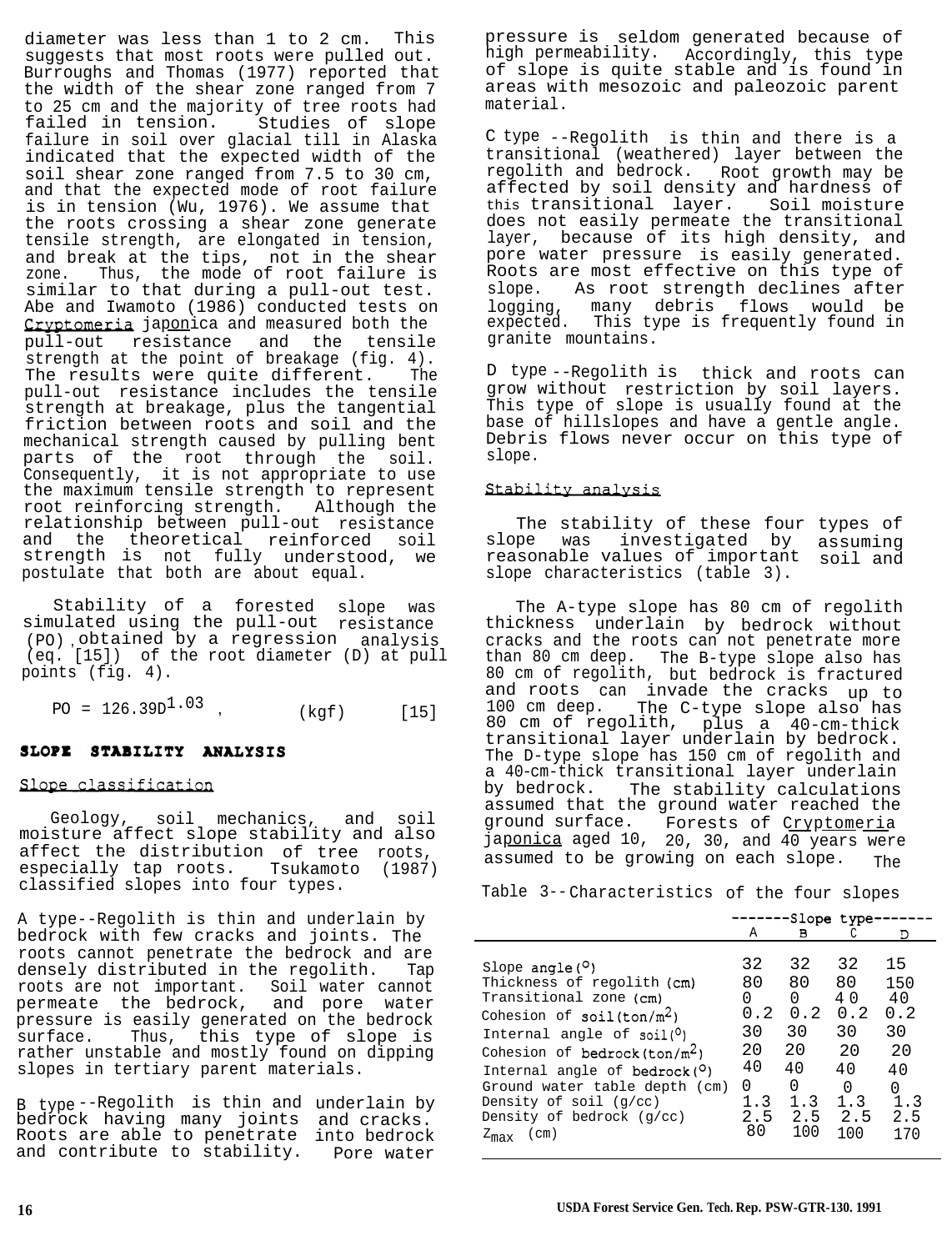size of trees in each forest was obtained from yield tables. Root distributions (number of roots in each 10-cm-thick soil layer for each 0.5-cm diameter class) were simulated using the model (fig. 3). The reinforcing strength (∆S) in each 10-cmthick layer was calculated using equation [16].

$$
\Delta S(z) = \sum_{i=1}^{m} N(z, i) * PO(i)
$$
 [16]

- where, ∆S(z): reinforcing strength at depth z cm
	- $N(z,i):$  number of roots of diameter i cm at depth z cm
	- PO(i): pull-out strength of a root with diameter i cm.

The simulation results of the four slope types are shown in figure 5. Soil shear strength, Ss, shows an abrupt increase at the boundary between soil and bedrock of the A-type and B-type slopes,<br>but on the C-type slope that has a but on the C-type slope that has a<br>transitional soil layer, soil shear transitional

strength gradually increases. Shear stress, Ps, exceeds the soil shear strength at a depth of 40 to 80 cm on type A, B, and C slopes. zone at This indicates a potential shear these depths possibility of a leading to the landslide. The reinforcing strength by roots  $(\Delta S)$  was calculated by equation [16] and added to Ss (fig. 5).

On the A-type slope, the growth of tap roots is restricted by the bedrock so there is no reinforcing effect at the boundary (potential shear zone). ∆S is increased by the growing forest only to a depth of 70 cm. In other words, although the number of roots is increased as the forest becomes older, root reinforcement of the soil never develops at the boundary and Ps will exceed Ss at this depth when the ground water surface rises. This condition can lead to a debris flow.

On the B-type slope, however, roots penetrate the cracks in the bedrock, and root reinforcement develops at the soilbedrock boundary. When the forest is older



Fig . 5. Simulated rooted soil shear strength of forests having four different ages on A, B, C, and D type of slopes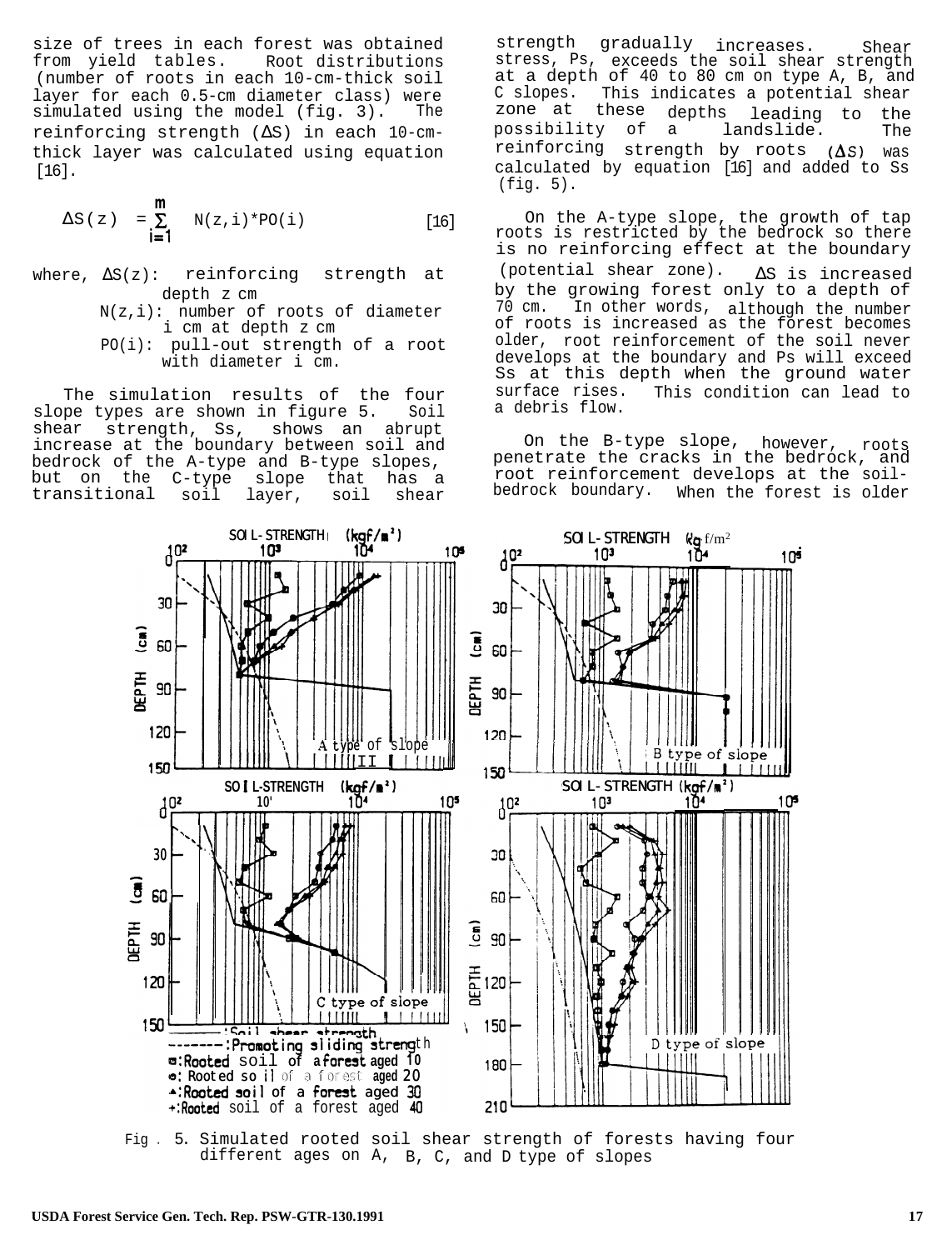than 20 years,  $\Delta S$  becomes stronger than Ss, and Ps never exceeds shear strength of the rooted soil, Sr (fig. 5). But, for the  $10$ -year-old forest,  $\Delta S$  is not strong enough to prevent a debris flow on the slope.

The C-type slope is similar to the Btype. Roots invade and reinforce the transitional zone, and the probability of landslides decreases as the forest becomes older.

The D-type slope is always stable with or without a forest.

The factor of safety (FS) at the potential shear zone increases for type B and C slopes as the age of a forest increases, up to an age of 20 to 25 years, after which it remains about constant at about 2.0 (fig. 6). For these slope types, the FS of 10-year-old forests is under 1.0, indicating a high probability of landslides. The FS values were calculated for a condition where the ground water<br>reaches the ground surface. For A-type reaches the ground surface. slopes, FS does not change with increasing forest age because roots cannot reinforce the soil and bedrock interface. Type-D slopes remain stable at all ages of forest.

## **DISCUSSION**

As forests grow, root systems develop to provide structural support to the trees<br>and to absorb water and nutrients. Roots and to absorb water and nutrients. are important in stabilizing hillslopes. To quantify the amount of root reinforcement  $(\Delta S)$ , it is necessary to



Fig. 6. Change in the factor of safety as the forest ages.

understand the relationship between root growth, slope structure, and depth of<br>sliding surface. In this paper, root In this paper, root reinforcement was modelled for four types of slopes. Previous research has shown that there are high slope failure rates on granite, shattered Paleozoic and mesozoic, and tertiary slopes associated with young forests (Tsukamoto 1987). It is expected that there are differences in ∆S related to differences in geologically related slope structure. Thus, it is important to identify those factors that restrict the growth of roots and to quantify the number and size of roots that can penetrate into joints of bedrock or transitional soil layers and reinforce the potential shear zone.

Logging can cause a large decrease in ∆S . As the roots decay, after a 40-yearold forest has been cut, the shear resistance of rooted soil in the potential shear zone will decrease to one third of that in the uncut forest (fig. 5), and the probability of slope failure will increase. Kitamura and Namba (1981) noted that the resistance of tree stumps to uprooting decreases rapidly as the root systems decay following timber harvest. They concluded, when considering the combined effect of root decay of the cut trees and root growth of the planted trees, that the forest soil would reach a minimum strength between 5 and 10 years after cutting and replanting. Ziemer and Swanston (1977) measured the changes in strength of roots remaining in the soil after logging and noted that even the largest roots lost appreciable strength.

In general, the influence of forest logging on debris flows are greatest in granitic and tertiary slopes (C-type). Paleozoic and mesozoic slopes (B-type) generally do not have an increased incidence of debris flow after forest removal. Tsukamoto (1987) explained that the reason for this is that the high permeability of the fractured bedrock prevents the build-up of lateral groundwater flow along the bedrock. Ohta (1986) suggested that roughness of the bedrock also makes this type of slope stable.

 $\Delta S$  tends to increase as the forest becomes older, up to an age of about 20 years, after which ∆S remains about constant. The contribution of a single tree to ∆S continues to increase as the tree becomes older. However, the number of trees in the forest decreases with forest age (table 4) and the net effect is a constant ∆S after about 20 Years. Fortyyear-old stands of Cryptomeria japonica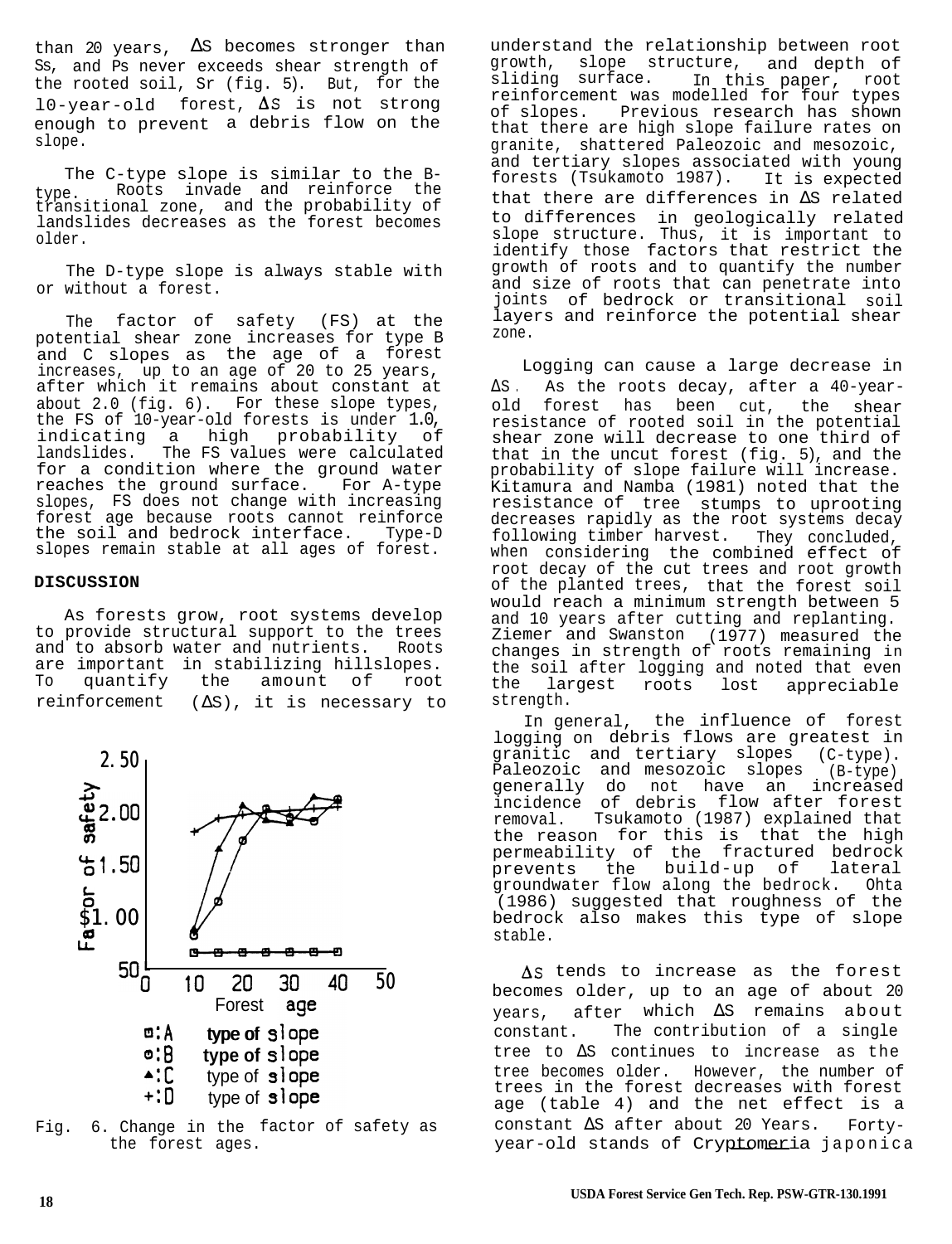Table 4--Sizes of Cryptomeria japonica

|                                                    | 1 በ                | 20                   | -Tree age (yr)       | 40                   |
|----------------------------------------------------|--------------------|----------------------|----------------------|----------------------|
| $DBH$ (cm)<br>Height $(m)$ -1<br>Number $(h^{-1})$ | 5.0<br>5.4<br>3430 | 13.8<br>12.1<br>2265 | 20.0<br>15.8<br>1345 | 24.3<br>18.1<br>1030 |
| (m <sup>2</sup> )<br>Area                          | 2.9                | 4.4                  | 7.4                  | 9.7                  |

have a high density--one tree per 3.1 x 3.1 m. For this stand density, it is acceptable to estimate ∆S on a unit area basis. However, for old-growth and scattered trees, it may not be proper to estimate the reinforced strength by unit area, because tap roots tend to concentrate below the widely-spaced tree trunks.

Most roots in the potential shear zone are less than 1.0 cm in diameter. In this paper, only the effect of roots within the shear zone were considered. However, soil reinforcement by lateral roots should also be considered. Burroughs and Thomas (1977) reported that zones of weakness developed between stumps that could lead to the initiation of slope failure.

## **CONCLUSIONS**

Using a model of tree root distribution and the pull-out strength of roots to estimate the effect of roots upon slope stability, we conclude that:

- (1) Root reinforcement could be expected on slopes where roots grow into joints of bedrock or weathered transitional layers. DS in a potential shear zone on such slopes had twice the shear strength of soil without roots.
- (2) Most roots directly affecting slope stability are about 1.0 cm or less in diameter.
- (3) After afforestation, DS would increase quickly for about 20 years, then remain nearly constant.

## **REFERENCES**

- Abe, K.; Iwamoto, M.; Yoshino, S.; Ishigaki, I.; Tarumi, H. 1985. Treeroot distribution on a landslide surface. Tran. 96th. Ann. Mtg. Jpn. For. Soc.: 639-642.
- Abe, K.; Iwamoto, M. 1986. An evaluation of tree-root effect on slope stability by tree-root strength. J. Jpn. For. Soc. 68: 505-510.
- Abe, K.; Iwamoto, M.; Sammori, T. 1986. Strength of binding soil by tree root. Trans. 38th. Ann. Mtg. Kanto Jpn. For.  $Soc.: 217-220.$
- Abe,K.; Iwamoto, M. 1987. Soil mechanical role of tree roots in preventing landslides. Proc. 5th International Conference and Field Workshop on Landslides; 1987; Christchurch, NZ; l-9.
	- Burroughs, E. J. Jr.; Thomas, B. R. 1977. Declining root strength in Douglas-fir after felling as a factor in slope stability. Research Paper INT-190. Ogden, UT: U.S. Department of Agriculture, Forest Service. 27 p.
	- Endo, T.; Tsuruta, T. 1969. The effect of the tree's root upon the shear strength of soil. 68 Ann. Rep. Hokkaido Br., For. Experiment Station: 167-182.
	- Gray, D. H.; Ohashi, H. 1983. Mechanics of fiber reinforcements in sand. J. Geotech. Div. ASCE 108(GT3): 335-353.
	- Ikemoto, N.; Takeshita, K. 1987. Effect of tree root on slopes stability. Trans. of Sabo Research Presentation Meeting: 262-265.
	- Karizumi, N. 1977. Root biomass. JIBPO Synthesis (Shidei, T.; Kira, T., ed.). University of Tokyo Press, Tokyo. 16: 45-52.
	- Kitamura, Y.; Namba, S. 1981. The function of tree roots upon landslide prevention presumed through the uprooting test. Bull. of For. and For. Prod. Res. Inst. 313: 175-208.
	- Makabe, H. 1966. Usage of Weibull probability graph. Nippon Kikaku Kyoukai. 81 p.
	- Morimoto, Y. 1982. Syamen Ryokka Kashima Syuppankai, Tokyo: 94-120.
	- Nakane, K.; Nakagawa, K.; Takahashi, F. 1983. Change in tensile strength of Japanese red pine roots after death by fire. J. Jpn. For. Soc. 65: 155-165.
	- Ohta, T. 1986. Forest effect on prevention of sediment disaster. Report of Forest Management Research Meeting. 298: 17- 26.
	- O'Loughlin, C. L. 1974. A study of tree root strength deterioration following clearfelling Canadian J. of For. Research 4(l): 107-113.
	- O'Loughlin, C. L.; Rowe, L. K.; Pearce, A. J. 1982. Exceptional storm influences on slope erosion and sediment yields in small forest catchments, north<br>Westland, New Zealand. Proc. of New Zealand. Proc. of National Symposium of For. Hydrology, Melbourne, Australia.
	- O'Loughlin, C. L.; Ziemer, R. R. 1982. Importance of root strength and deterioration rates upon edaphic stability of steepland forests. Proceedings of IUFRO Workshop P.1.07-00 Ecology of Subalpine Ecosystems as a Key Management. 1982 August 2-3, Corvallis, OR. Corvallis, OR: Oregon State University; 70-78.